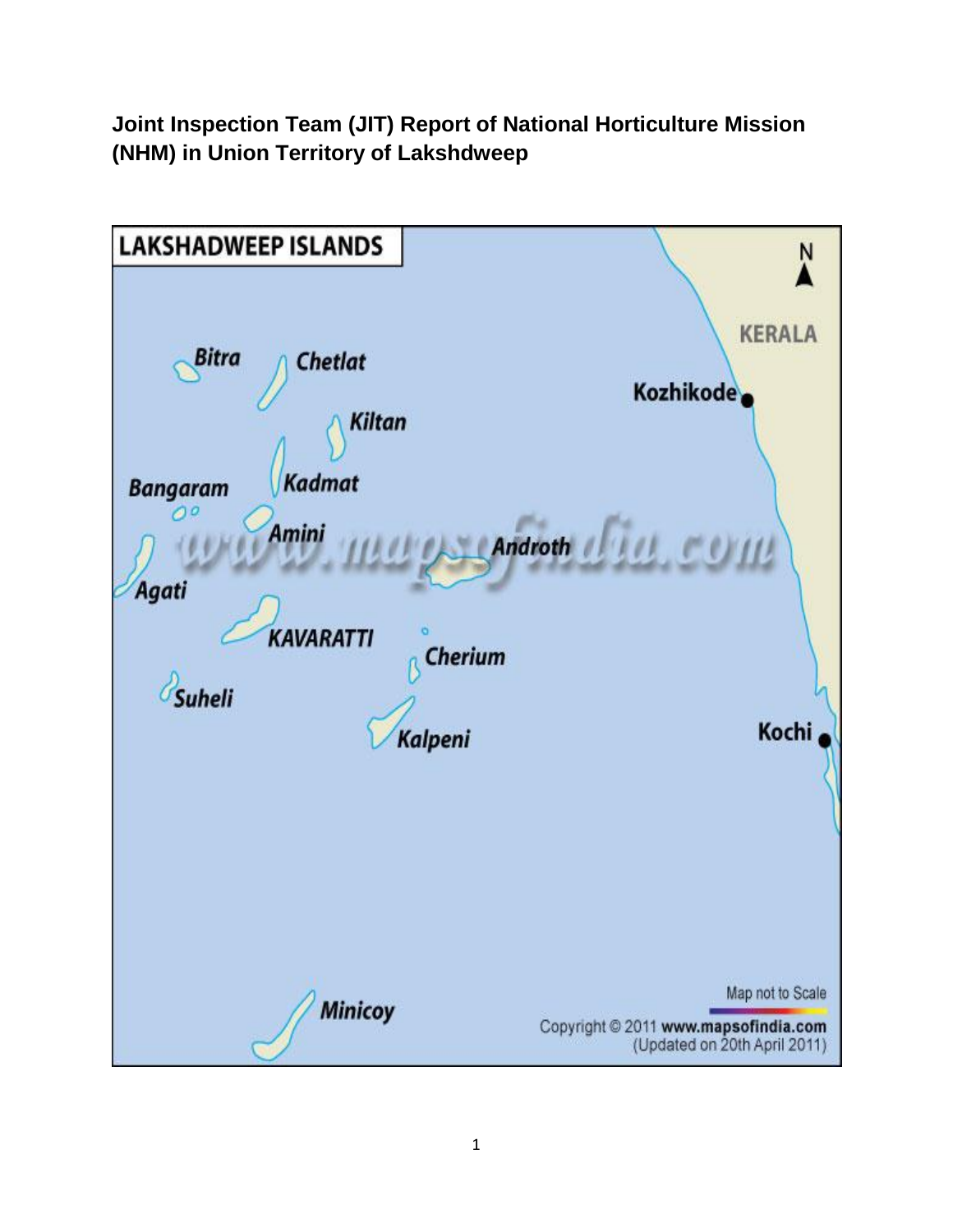# INDEX

| SI.No          | <b>Topic</b>                                                           | Page No.  |
|----------------|------------------------------------------------------------------------|-----------|
|                | Joint Inspection Team (JIT) Observations and<br><b>Recommendations</b> | 3         |
|                | Introduction                                                           | $4 - 5$   |
| 2              | National Horticulture Mission in Lakshdweep                            | $6 - 8$   |
| 3              | Total Area and Classification of area in the UT<br>of Lakshdweep       | 9         |
| $\overline{4}$ | <b>Field Visits</b>                                                    | 10        |
| (i)            | Visit to Agatti Island                                                 | $10 - 11$ |
| (ii)           | Visit to Kavaratti Island                                              | $11 - 14$ |

# **Team members: -**

1. Dr. H V L Bathla, Chief Consultant (NHM), DAC, New Delhi

**Dates of Visit: - 05.05.2013 to 9.05.2013**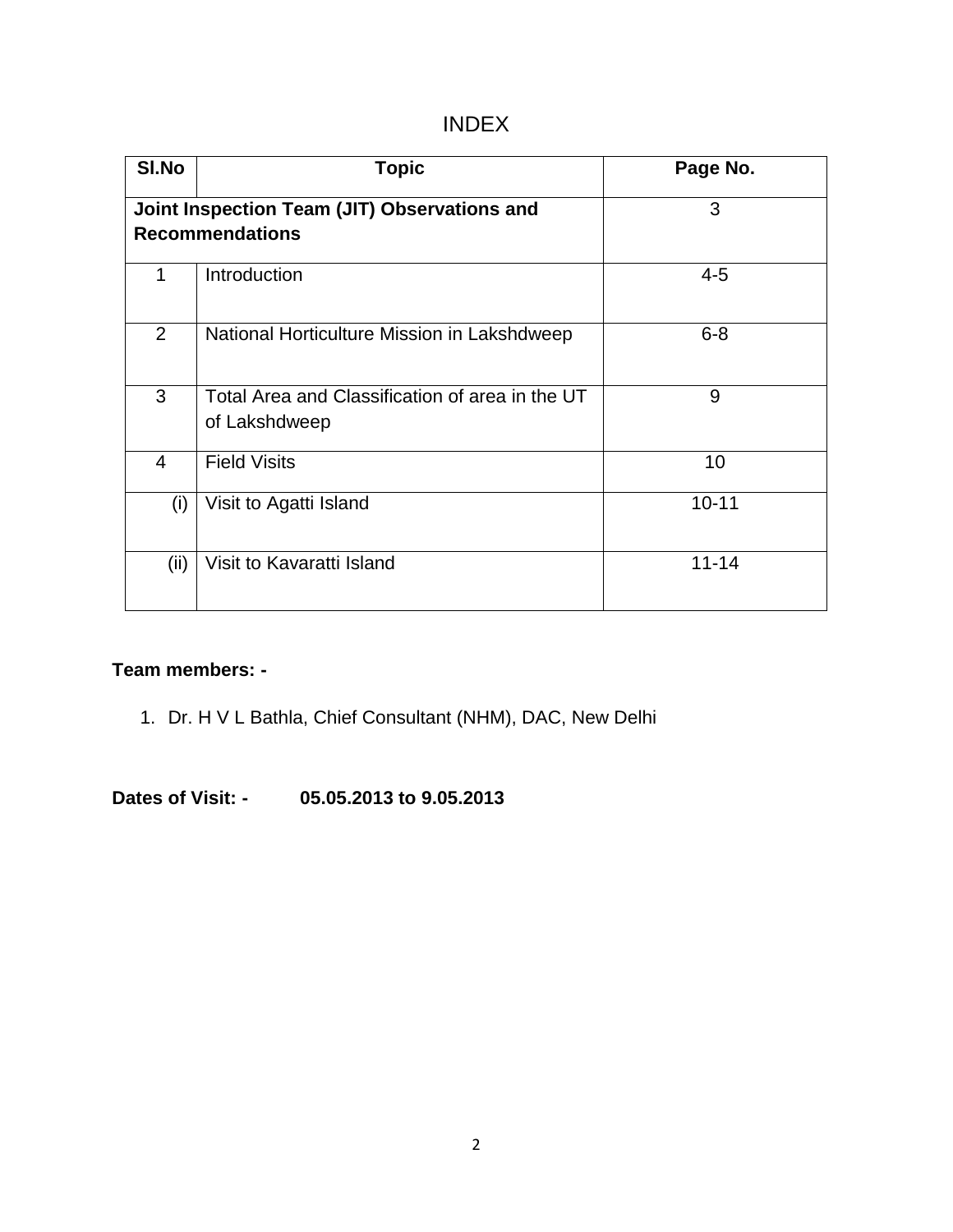## **General Observations and Recommendations:**

 As per NHM achievements in Lakshdweep, 10 Nursery centres, 72 water resources and 40 shadenets were created during 2006-07 with the support of NHM. Further, 40 shadenets were created under NHM during 2007-08. However, as records pertaining to the location of these units were unavailable, NHM related activities could not be inspected.

 The team visited some of the activities undertaken by the Department for the development of Horticulture utilizing UT funds..

- It appears that the UT of Lakshdweep has not availed any financial support from NHM from 2008-09 onwards.
- The Directorate of Agriculture, Lakshdweep does not have a dedicated unit for the development of Horticulture in the UT.
- During discussions with the departmental officers it was felt that substantial demand for subsidy for cultivation of Banana and Vegetables exists.
- The production of vegetables needs to be increased to meet the demand for local consumption.
- Small nurseries need to be established for vegetable seedlings and fruit planting material.
- Establishment of green houses for growing seedlings is required as well as Vermi compost units for organic farming.
- Non availability of land is the main constraint for area expansion under fruits and vegetables. Area availability in those islands which are not inhabitated needs to be explored.
- Area available under coconut trees is being used for production of vegetables etc. Scope exists for bringing such areas under vegetable production.
- Some planting material for Banana and vegetables seedlings are being prepared in the departmental plots and given to the farmers.
- Pandal cultivation is being used for growing vegetables in some plots but on a very small scale.
- The size of the demonstration plots is very small varying from 100 sq. m. to 1 acre.
- In agricultural plan for next year there is a proposal for bringing some area under Banana, Guava, Sapota and Papaya fruits and also for vegetables like Pumpkin, Cucumber, Brinjal, Snake Gourd and Ash Gourd.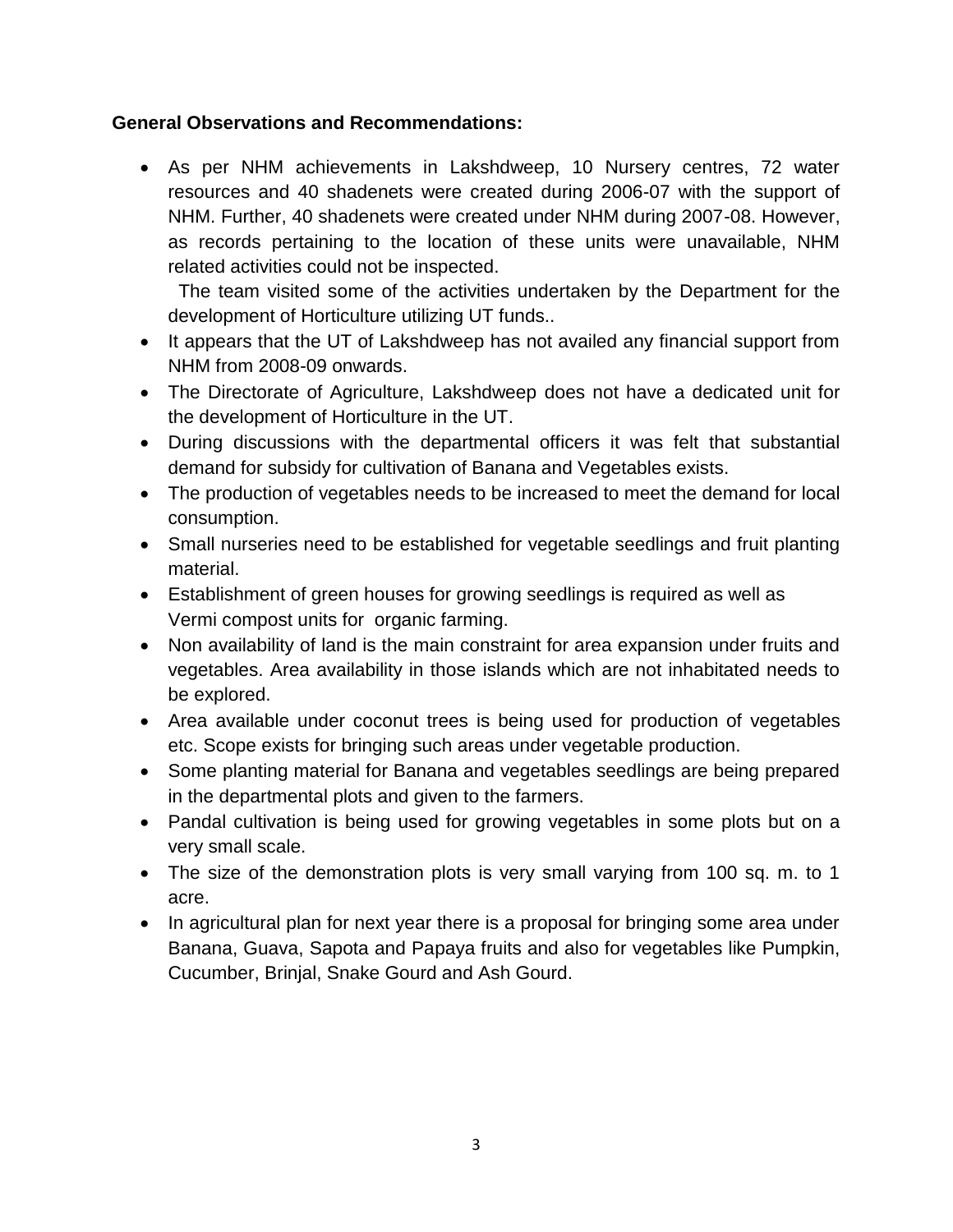# **Introduction**

Lakshadweep, formerly known as Laccadives are an archipelago of 36 exquisitely coral islands, with untouched beaches and verdant coconut groves, scattered off the Keralacoast in the Arabian Sea. Covering an area of 32 sq. km, Lakshadweep is the smallest **union** territory of India.

Out of 36 small islands, only ten are inhabited and they are Andrott, Amini, Agatti, Bitra, Chetlat, Kadmath, Kalpeni, Kavaratti, Kiltan and Minicoy. These islands form the smallest of the Union Territories of India and are the country's only coral islands. The main islands are Kavarrati, Minicoy and Amini. Kavaratti is the headquarters of these islands, while Bitra is the smallest of all, with a nominal population.

# **History**

A very little information is available about the early history of Lakshadweep. It is generally believed that the first settlement on these islands was made by Cheraman Perumal, the last king of Kerala, who reached here owing to a shipwreck. However the historical record shows that, around the 7th century, a Muslim saint who was shipwrecked on the island of Amini converted the inhabitants here to Islam, despite initial **opposition**.

Although the sovereignty remained in the hands of the Hindu Raja of Chirakkal, it eventually passed to the Ali Raja of Cannanore (Kannur) in the 16th century, the only Muslim royal family of Kerala, and later, in 1783 to Tipu Sultan. Following the defeat of Tipu Sultan by the British, at Srirangapattanam in 1799, the islands were annexed by the East India Company. It remained with the British until Independence, when it was made a Union territory of the Indian Union on 1st November, 1956. The UT is administered by an Administrator (an IAS officer) appointed by the President of India.

# **Geography**

India's smallest union territory Lakshadweep is an archipelago consisting of 12 atolls, three reefs and five submerged banks. It is a uni-district Union Territory with an area of 32 sq. km and is comprised of ten inhabited islands. The capital is Kavaratti and is also the principal town of the UT. It is some 220 to 440 Km away from the coastal city of Kochi in Kerala, in the Arabian Sea.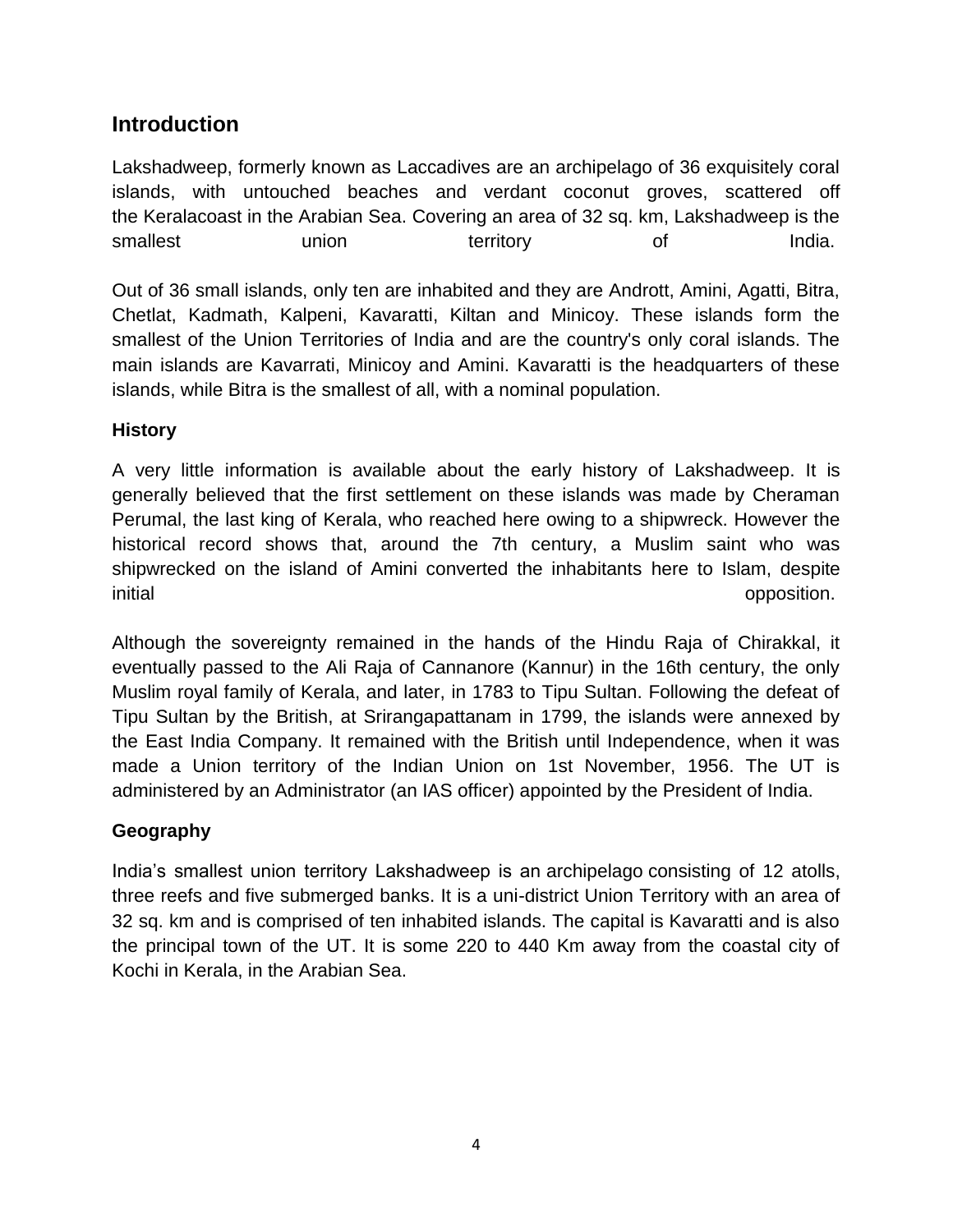## **Climate**

Lakshadweep has a tropical climate, with summer temperatures ranging from 35 degrees centigrade to 22 degrees centigrade, and winter temperature between 32 degrees to 20 degrees centigrade. Though the resort is open round the year, May to September is the ideal time to be on the islands.

During monsoons, ship-based tourism is closed but helicopter services are available. Some effect of the northeast monsoon is felt in October-November in the form of light transitory showers. Tropical clothes throughout the year are sufficient. A waterproof coat during October-November is useful.

### **Economy**

Agriculture is the backbone of Lakshadweep's economy; the major products being coconut and coir. Coconut fibre extraction and conversion of its fibre products is the main industry in the islands. Most of the people are dependent on these industries for their livelihood.

The other major activity here is fishing. Immense potential for development in fisheries has resulted in the setting up of boat-building yards, canning and processing factories and adoption of mechanized fishing boats. The islands stand first in the country in per capita availability of fish. People of Lakshadweep are often commended for their honesty, and the absence of crime in the islands is laudable.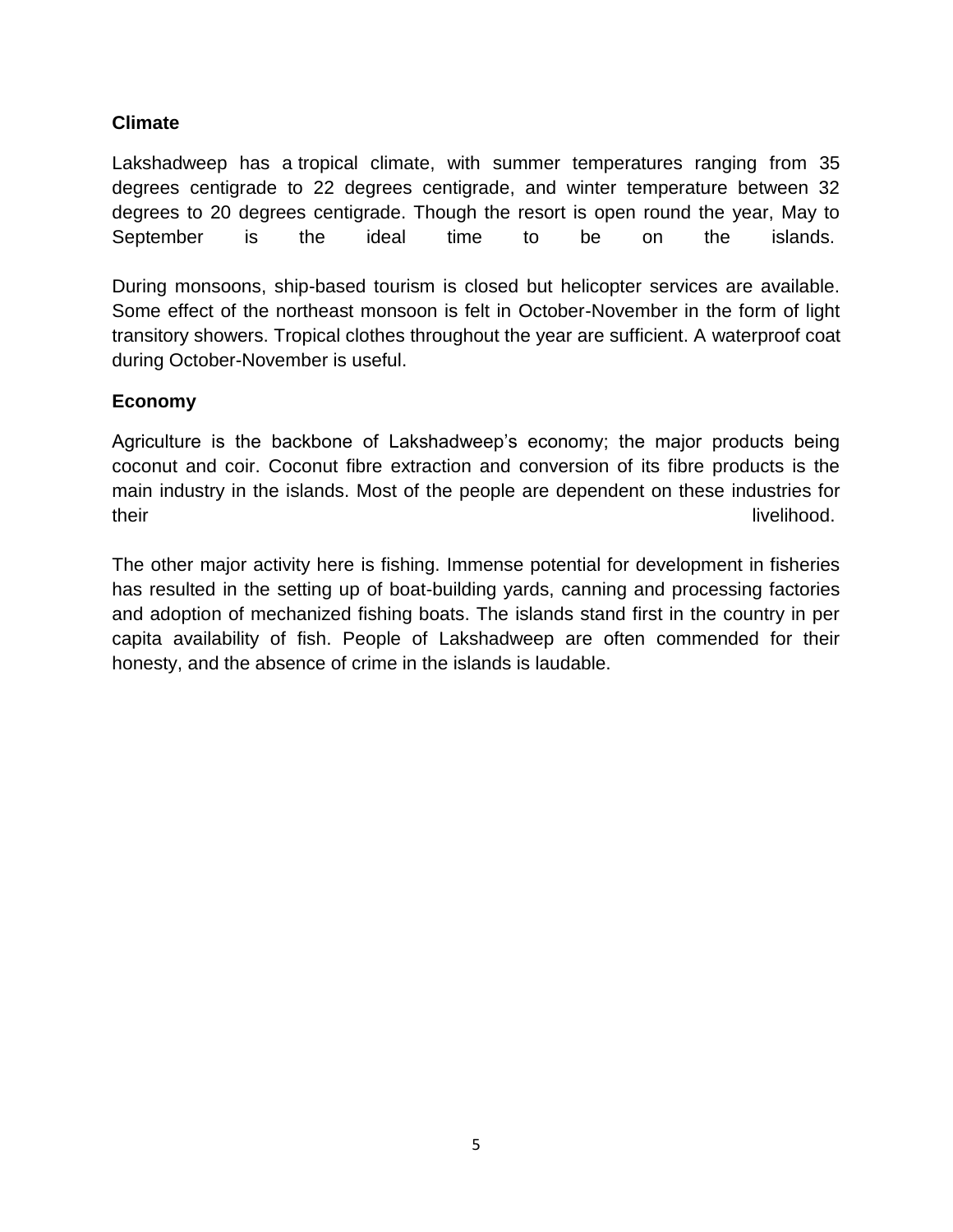## **National Horticulture Mission in Lakshdweep**

# **Physical and Financial Progress under NATIONAL HORTICULTURE MISSION for the year 2006-2007**

 **(Rs. In lakhs)**

| Sr.<br>No.     | <b>Component</b>                                                                                   | Unit<br>Ha/No<br>S |                 | Target as per<br>approved<br>action plan |     | Target as per<br>fund released |     | <b>Achievements</b> | Remarks / reason for<br>shortfall or excess w.r.t.<br>targets/ Reason for<br>carry forward targets |
|----------------|----------------------------------------------------------------------------------------------------|--------------------|-----------------|------------------------------------------|-----|--------------------------------|-----|---------------------|----------------------------------------------------------------------------------------------------|
|                |                                                                                                    |                    | phy             | fin                                      | phy | fin                            | phy | fin                 |                                                                                                    |
| 1              | $\overline{2}$                                                                                     | 3                  | $\overline{4}$  | 5                                        | 6   | 7                              | 8   | 9                   | 10                                                                                                 |
| 1              | Nursery center<br>for seeds /<br>planting material<br>production                                   | <b>Nos</b>         | 10 <sup>°</sup> | 30                                       |     | 30                             | 10  | 30                  |                                                                                                    |
| $\overline{2}$ | Creation of<br>water resources<br>of community<br>tanks / water<br>harvesting<br>structure / ponds | <b>Nos</b>         | 72              | 25                                       | 72  | 25                             | 72  | 25                  |                                                                                                    |
| 3              | Shadenet<br>tunnels                                                                                | <b>Nos</b>         | 40              | $\mathbf 1$                              | 40  | 1                              | 40  | 1                   |                                                                                                    |
| $\overline{4}$ | Human<br><b>Resources</b><br>Development-<br>Farmers training<br>at island                         | part               | 500             | 70                                       | 500 | $\overline{7}$                 | 500 | $\overline{7}$      |                                                                                                    |
|                | Total                                                                                              |                    |                 |                                          |     |                                |     | 63                  |                                                                                                    |

## **Physical and Financial Progress under NATIONAL HORTICULTURE MISSION for the year 2007-2008**

 **(Rs. In lakhs)**

| Sr.<br>No. | <b>Component</b>                       | <b>Unit</b><br>Ha/No<br>s | Target as per<br>approved<br>action plan |     | Target as per<br>fund released |     | <b>Achievements</b> |     | Remarks / reason for<br>shortfall or excess w.r.t.<br>targets/ Reason for<br>carry forward targets |
|------------|----------------------------------------|---------------------------|------------------------------------------|-----|--------------------------------|-----|---------------------|-----|----------------------------------------------------------------------------------------------------|
|            |                                        |                           | phy                                      | fin | phy                            | fin | phy                 | fin |                                                                                                    |
|            |                                        |                           |                                          | 5   | 6                              |     | 8                   | 9   | 10                                                                                                 |
|            | Shadenet<br>tunnels for green<br>house | Sq.m                      | 40                                       | 1.4 | 40                             | 1.4 | 40                  | 1.4 |                                                                                                    |
| 2          | Human<br>Resources                     | <b>Nos</b>                |                                          | 3.5 |                                | 3.5 |                     | 3.5 |                                                                                                    |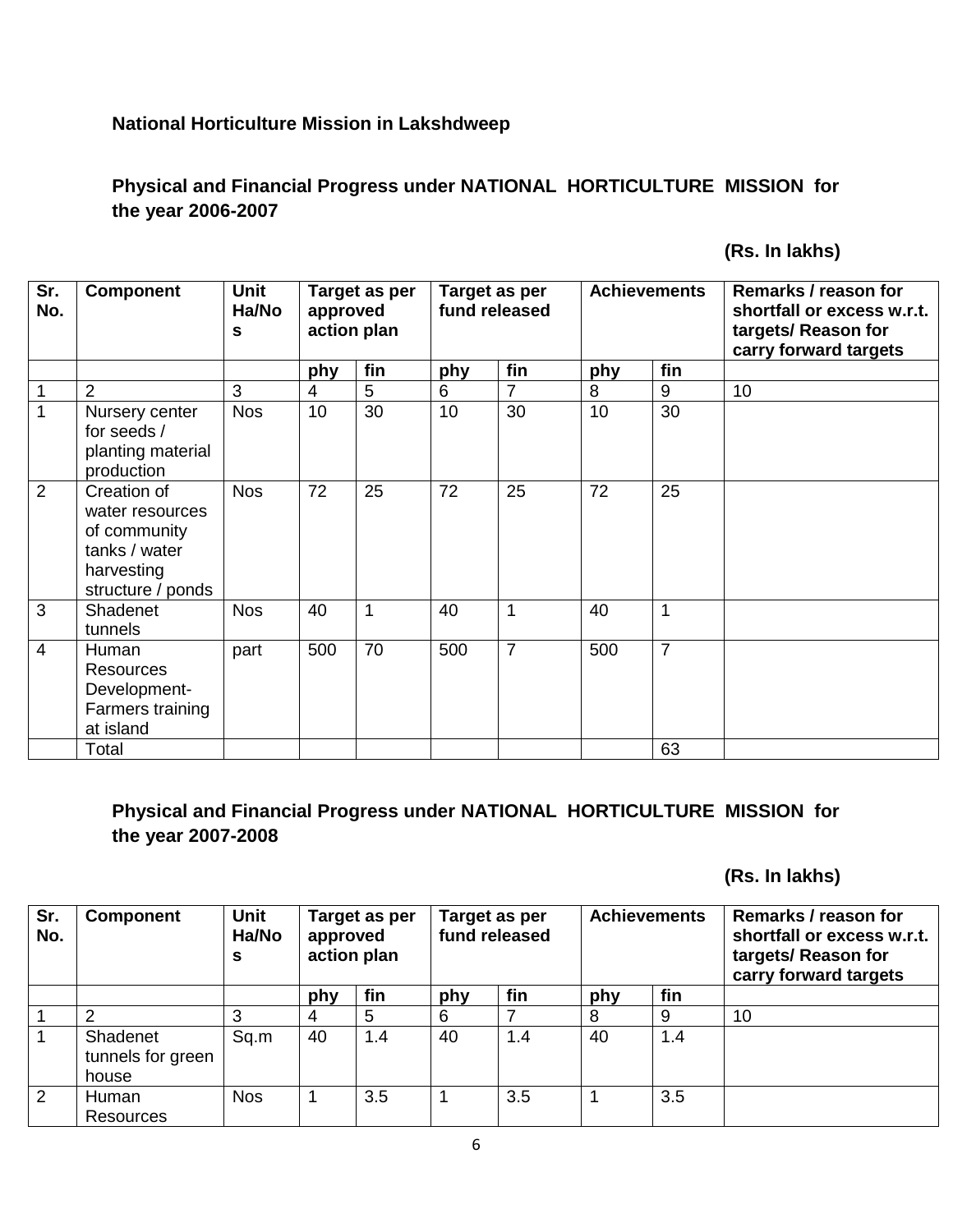|        | Development-<br>Farmers training<br>at island |         |    |      |    |      |    |       |  |
|--------|-----------------------------------------------|---------|----|------|----|------|----|-------|--|
| ົ<br>د | Organic<br>certification                      | islands | 10 | 25   | 10 | 25   | 10 | 25    |  |
|        | process                                       |         |    |      |    |      |    |       |  |
|        | Total                                         |         |    | 29.9 |    | 29.9 |    | 29.72 |  |

# **Physical and Financial Progress under NATIONAL HORTICULTURE MISSION for the year 2008-2009**

### **(Rs. In lakhs)**

| Sr.<br>No. | <b>Component</b> | <b>Unit</b><br>Ha/No | approved<br>action plan | Target as per |            | Target as per<br>fund released |            | <b>Achievements</b> | Remarks / reason for<br>shortfall or excess w.r.t.<br>targets/ Reason for<br>carry forward targets |
|------------|------------------|----------------------|-------------------------|---------------|------------|--------------------------------|------------|---------------------|----------------------------------------------------------------------------------------------------|
|            |                  |                      | phy                     | fin           |            | fin                            | phy        | fin                 |                                                                                                    |
|            |                  | ◠<br>J               |                         |               |            |                                |            |                     | 10                                                                                                 |
|            | Nil              |                      | Nil<br>Nil              |               | Nil<br>Nil |                                | Nil<br>Nil |                     | No fund received                                                                                   |

# **Physical and Financial Progress under NATIONAL HORTICULTURE MISSION for the year 2009-2010**

 **(Rs. In lakhs)**

| Sr.<br>No. | <b>Component</b> | Unit<br><b>Ha/Nos</b> | Target as per<br>approved<br>action plan |     | Target as per<br>fund released |     | <b>Achievements</b> |                  | Remarks / reason for<br>shortfall or excess w.r.t.<br>targets/ Reason for<br>carry forward targets |
|------------|------------------|-----------------------|------------------------------------------|-----|--------------------------------|-----|---------------------|------------------|----------------------------------------------------------------------------------------------------|
|            |                  |                       | phy                                      | fin | phy                            | fin | phy                 | fin              |                                                                                                    |
|            |                  |                       |                                          |     | 6                              |     |                     | 9                | 10                                                                                                 |
|            | Nil<br>Nil       |                       | Nil                                      | Nil | Nil                            | Nil | Nil                 | No fund received |                                                                                                    |

# **Physical and Financial Progress under NATIONAL HORTICULTURE MISSION for the year 2010-2011**

#### **(Rs. In lakhs)**

| Sr.<br>No. | <b>Component</b> | <b>Unit</b><br>Ha/No | Target as per<br>approved<br>action plan |     |  | Target as per<br>fund released |     | <b>Achievements</b> | Remarks / reason for<br>shortfall or excess w.r.t.<br>targets/ Reason for<br>carry forward targets |
|------------|------------------|----------------------|------------------------------------------|-----|--|--------------------------------|-----|---------------------|----------------------------------------------------------------------------------------------------|
|            |                  |                      | phy                                      | fin |  | fin                            | phy | fin                 |                                                                                                    |
|            |                  |                      |                                          | 5   |  |                                |     |                     | 10                                                                                                 |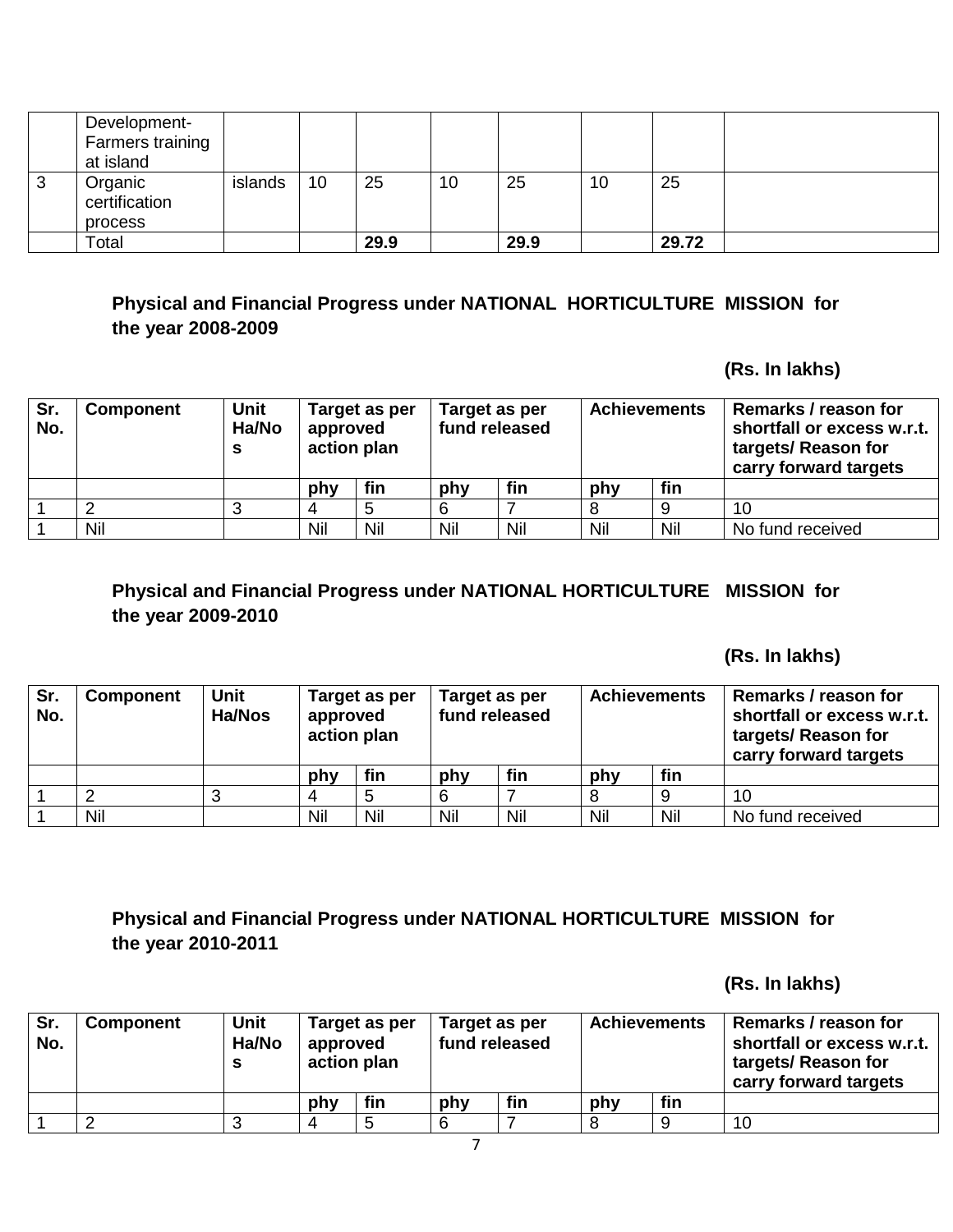|                                                                         | Nil |  | Nil | Nil | Nil | Nil | Nil | Nil | No fund received |  |
|-------------------------------------------------------------------------|-----|--|-----|-----|-----|-----|-----|-----|------------------|--|
| Physical and Financial Progress under NATIONAL HORTICULTURE MISSION for |     |  |     |     |     |     |     |     |                  |  |

# **the year 2011-2012**

# **(Rs. In lakhs)**

| Sr.<br>No. | <b>Component</b> | <b>Unit</b><br>Ha/No | approved<br>action plan | Target as per | Target as per<br>fund released |     | <b>Achievements</b> |     | Remarks / reason for<br>shortfall or excess w.r.t.<br>targets/ Reason for<br>carry forward targets |
|------------|------------------|----------------------|-------------------------|---------------|--------------------------------|-----|---------------------|-----|----------------------------------------------------------------------------------------------------|
|            |                  |                      | phy                     | fin           | phy                            | fin | phy                 | fin |                                                                                                    |
|            |                  | u                    |                         |               |                                |     |                     |     | 10                                                                                                 |
|            | Nil              |                      | Nil<br>Nil              |               | Nil<br>Nil                     |     | Nil<br>Nil          |     | No fund received                                                                                   |

# **Physical and Financial Progress under NATIONAL HORTICULTURE MISSION for the year 2012-2013**

 **(Rs. In lakhs)**

| Sr.<br>No. | <b>Component</b> | <b>Unit</b><br>Ha/No | approved<br>action plan | Target as per | Target as per<br>fund released |     | <b>Achievements</b> |     | Remarks / reason for<br>shortfall or excess w.r.t.<br>targets/ Reason for<br>carry forward targets |
|------------|------------------|----------------------|-------------------------|---------------|--------------------------------|-----|---------------------|-----|----------------------------------------------------------------------------------------------------|
|            |                  |                      | phy                     | fin           |                                | fin | phy                 | fin |                                                                                                    |
|            |                  |                      |                         |               | 6                              |     |                     |     | 10                                                                                                 |
|            | Nil              |                      | Nil<br>Nil              |               | Nil                            | Nil |                     | Nil | No fund received                                                                                   |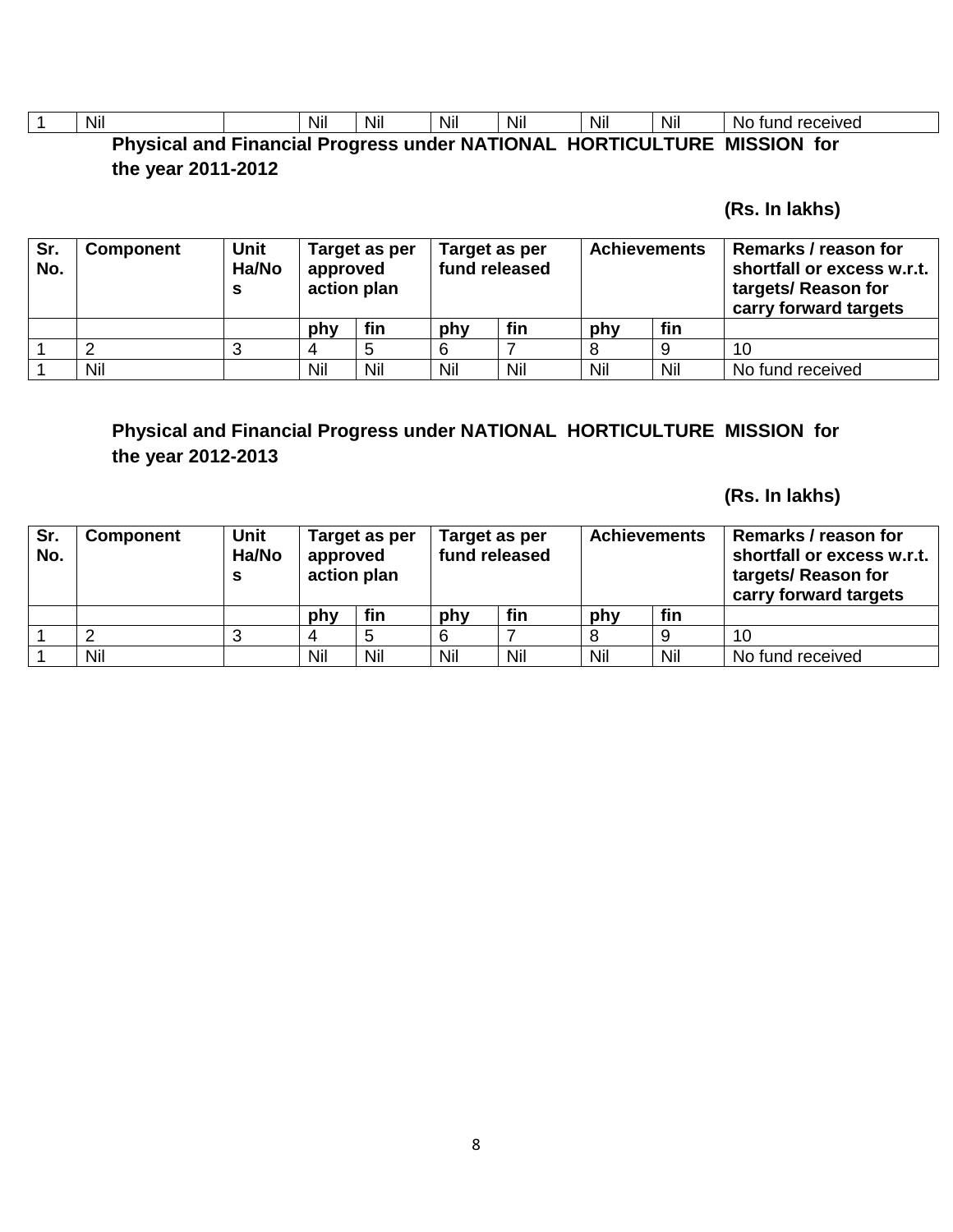### **TOTAL AREA AND CLASSIFICATION OF AREA IN THE UT OF LAKSHADWEEP**

### **(Hectare)**

| Year    | <b>District</b> | Geograp<br>hical<br>area | Reporting<br>area for<br>land<br>utilisation<br><b>Statistics</b> | <b>Total area</b><br>not<br>available<br>for<br>cultivation | <b>New</b><br>sown<br>area | <b>Total</b><br>cropped<br>area | Area sown<br>more than<br>once | <b>Total</b><br>pulses | <b>Tota</b><br>fruit |
|---------|-----------------|--------------------------|-------------------------------------------------------------------|-------------------------------------------------------------|----------------------------|---------------------------------|--------------------------------|------------------------|----------------------|
|         | $\mathbf{2}$    | 3                        | 4                                                                 | 5                                                           | 6                          | 7                               | 8                              | 9                      | 10                   |
| 2000-01 | Lakshadweep     | 3200                     | 3100                                                              | 435                                                         | 2665                       | 3102                            | 437                            | 20                     | 179                  |
| 2001-02 | Lakshadweep     | 3200                     | 3100                                                              | 435                                                         | 2665                       | 3102                            | 437                            | 20                     | 179                  |
| 2002-03 | Lakshadweep     | 3200                     | 3100                                                              | 435                                                         | 2665                       | 3102                            | 437                            | 20                     | 179                  |
| 2003-04 | Lakshadweep     | 3200                     | 3100                                                              | 435                                                         | 2665                       | 3102                            | 437                            | 20                     | 179                  |
| 2004-05 | Lakshadweep     | 3200                     | 3100                                                              | 435                                                         | 2665                       | 3102                            | 437                            | 20                     | 179                  |
| 2005-06 | Lakshadweep     | 3200                     | 3100                                                              | 755                                                         | 2345                       | 3102                            | 757                            | 25                     | 187                  |
| 2006-07 | Lakshadweep     | 3200                     | 3100                                                              | 755                                                         | 2345                       | 3043                            | 698                            | 25                     | 187                  |
| 2007-08 | Lakshadweep     | 3200                     | 3100                                                              | 755                                                         | 2345                       | 3043                            | 698                            | 25                     | 187                  |
| 2008-09 | Lakshadweep     | 3200                     | 3100                                                              | 755                                                         | 2345                       | 3043                            | 698                            | 25                     | 187                  |
| 2009-10 | Lakshadweep     | 3200                     | 3100                                                              | 755                                                         | 2345                       | 3043                            | 698                            | 25                     | 187                  |
| 2010-11 | Lakshadweep     | 3200                     | 3100                                                              | 991                                                         | 2109                       | 2909                            | 800                            | 28                     | 192                  |
| 2011-12 | Lakshadweep     | 3200                     | 3100                                                              | 991                                                         | 2109                       | 2909                            | 800                            | 28                     | 192                  |

As per the NHM achievements in Lakshadweep, 10 Nursery centres, 72 water resources and 40 shadenets were created during 2006-07 with the support of NHM. Also, 40 shadenets were achieved under NHM during 2007-08. The records pertaining to the location of these units are not available or known to anybody in the department there. Accordingly, I could not be shown even a single activity pertaining to NHM there.

During 2008-09 and in all the subsequent years the physical and financial targets and achievements shown are nil.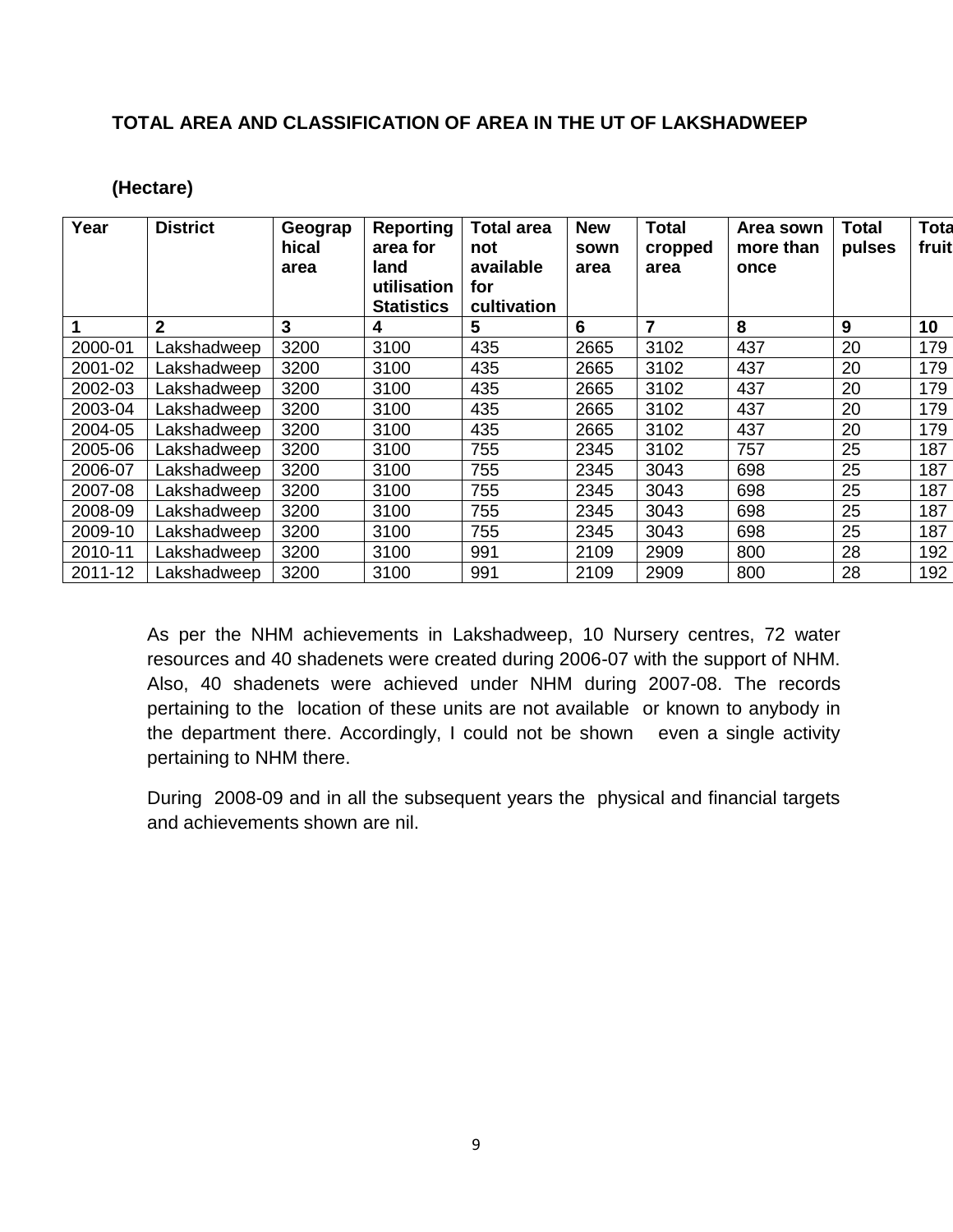# **Field Visit**

I visited two islands namely: Agatti and Kavaratti.As indicated above, the location/records of the activities taken during 2006-07 and 2007-08 under NHM were not available, I visited the activities pertaining to Horticulture crops undertaken with their own funds. The brief profile of these islands, activities visited along with observations are given as below:



# **Agatti Island**

# Introduction

**Agatti Island** also known as **Agathy**, is a 5.6 km long island, situated on a [coral](http://en.wikipedia.org/wiki/Coral) [atolli](http://en.wikipedia.org/wiki/Atoll)n the [Union Territory](http://en.wikipedia.org/wiki/Union_Territory) of [Lakshadweep,](http://en.wikipedia.org/wiki/Lakshadweep) [India.](http://en.wikipedia.org/wiki/India) It is located about 459 km (285 mi) off [Kochii](http://en.wikipedia.org/wiki/Kochi)n the mainland and 7 km to the southwest of [Bangaram,](http://en.wikipedia.org/wiki/Bangaram_Atoll) the nearest island. [Kavaratti,](http://en.wikipedia.org/wiki/Kavaratti) the closest inhabited island, lies 54 km to the SE and the uninhabited [Suheli Par](http://en.wikipedia.org/wiki/Suheli_Par) atoll 76 km to the south. Agatti's total land area is approximately 2.7 km² (1 sq mi). The small island of **Kalpitti** is located at the southern end on the same reef.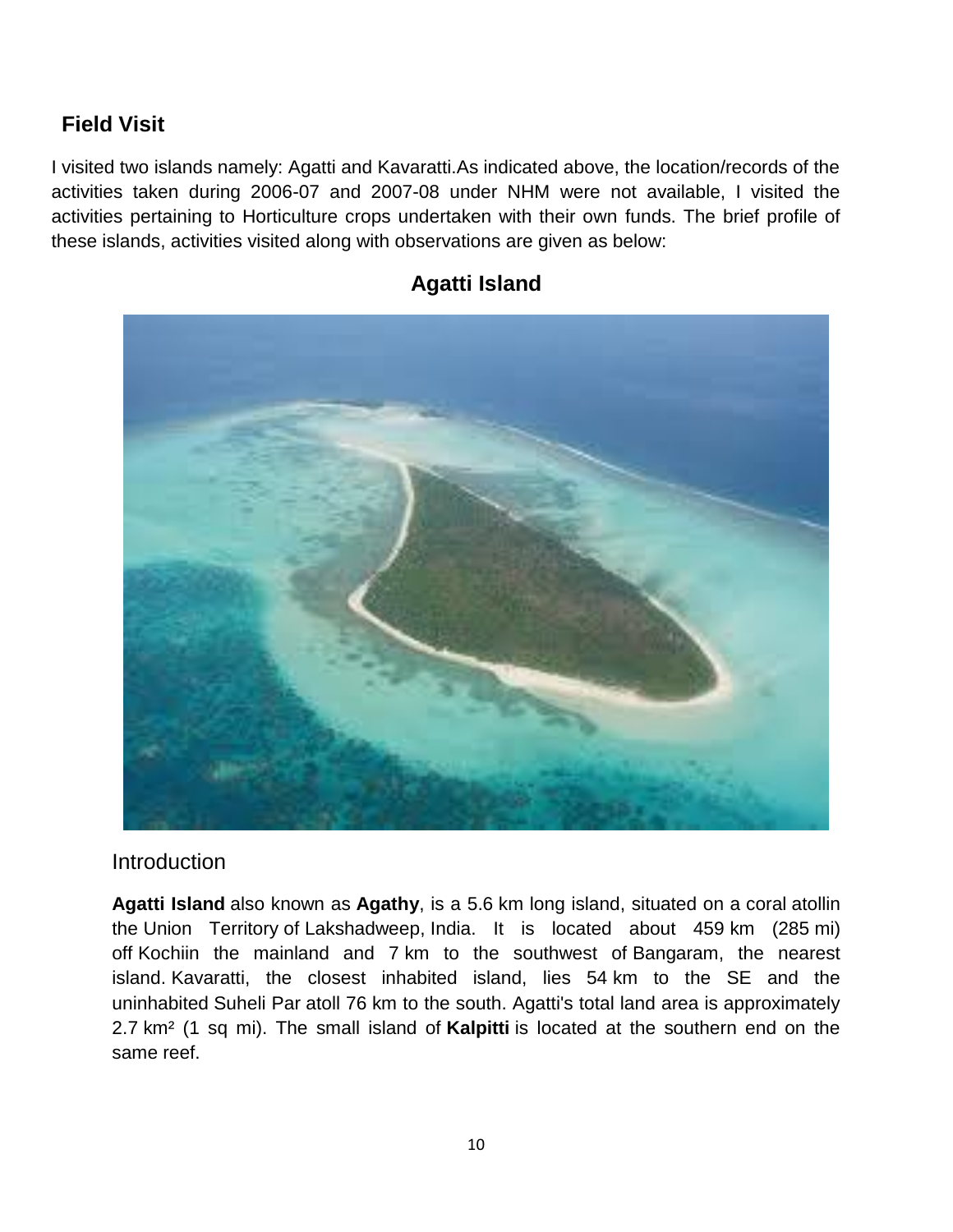### **Population**

Its population as per the last census was 5,667 and at present time its above 8,000 all of the inhabitants are of Muslim, religion which is said to have been brought by Arab traveller [Ibn Batuta.](http://en.wikipedia.org/wiki/Ibn_Batuta) Most people speak [Malayalama](http://en.wikipedia.org/wiki/Malayalam)nd English. Agatti has its own 100 kW power house which uses fuel to generate electricity. There is a Sea Water [Desalination](http://en.wikipedia.org/wiki/Desalination) unit which provides desalinated water to the islanders.

Access by sea requires a 24 hour journey by ship; flight time from Kochi is 75 minutes. [Agatti Aerodrome](http://en.wikipedia.org/wiki/Agatti_Aerodrome) is the only airport in Lakshadweep. [Indian Airlines](http://en.wikipedia.org/wiki/Indian_Airlines) and [Kingfisher](http://en.wikipedia.org/wiki/Kingfisher_Airlines)  [Airlines](http://en.wikipedia.org/wiki/Kingfisher_Airlines) operate daily [ATR 42](http://en.wikipedia.org/wiki/ATR_42) and [ATR 72](http://en.wikipedia.org/wiki/ATR_72) flights respectively from Kochi except Sunday.<sup>[\[2\]](http://en.wikipedia.org/wiki/Agatti_Island#cite_note-2)</sup> The Government has recently terminated Kingfisher Airlines flying permits, which means it is now not permitted to fly domestically or internationally.

### **List of Fields visited in Agatti Island:**

- 1.Demonstration Plot-Near Kalledi,
- 2.Demonstration Plot near T.V. Station--i
- 3. Demonstration Plot near T.V. Station—ii
- 4.Demonstration Plot near T.V. Station---iii
- 5. Demonstration Plot near T.V. Station---iiii
- 6.Demonstration Plot near Payapalli

# **KAVARATTI ISLAND**

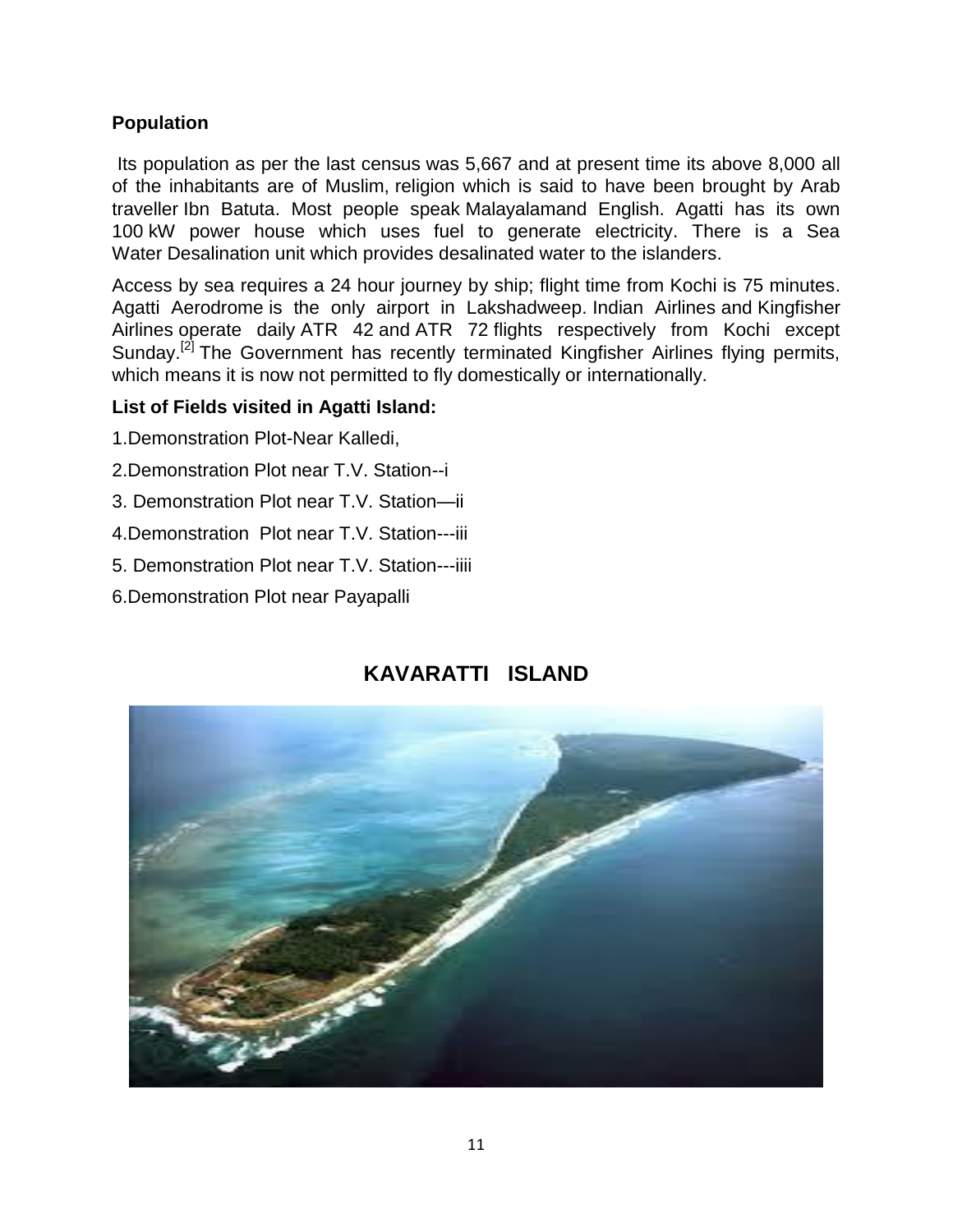# **Introduction**

**Kavaratti** [Malayalam](http://en.wikipedia.org/wiki/Malayalam_language) is the capital of the [Territory](http://en.wikipedia.org/wiki/Union_Territory) of Lakshadweep in [India.](http://en.wikipedia.org/wiki/India) Kavaratti is a census town as well as the name of the [atoll](http://en.wikipedia.org/wiki/Atoll) upon which the town stands.

It is well known for its pristine white sand beaches and calm lagoons, which makes it a popular tourist destination.

# **Geography**

The island of Kavaratti lies 360 km (190 nmi) off the coast of the state of [Kerala](http://en.wikipedia.org/wiki/Kerala) a[t10.57°N 72.62°E.](http://toolserver.org/~geohack/geohack.php?pagename=Kavaratti¶ms=10.57_N_72.62_E_)<sup>[\[1\]](http://en.wikipedia.org/wiki/Kavaratti#cite_note-1)</sup> It has an average elevation of 0 metres (0 feet).

The closest island is uninhabite[dPitti](http://en.wikipedia.org/wiki/Pitti) islet, located 24 km (13 nmi) north of Kavaratti. The inhabited island of [Agatti](http://en.wikipedia.org/wiki/Agatti) lies 54 km to the NW and the uninhabited [Suheli](http://en.wikipedia.org/wiki/Suheli_Par)  [Par](http://en.wikipedia.org/wiki/Suheli_Par) 53 km to the SW.

[Kochi](http://en.wikipedia.org/wiki/Kochi) is the closest major city on the Indian mainland at a distance of 404 km (218 nmi).

## **Climate**

Kavaratti has a [tropical monsoon climate.](http://en.wikipedia.org/wiki/Tropical_monsoon_climate) March to May are the hottest months of the year. The year-round temperature ranges between 25-35°C. Humidity range is 70-  $76\%$ <sup>[\[2\]](http://en.wikipedia.org/wiki/Kavaratti#cite_note-lakshadweep-climate-2)</sup>

The [monsoon](http://en.wikipedia.org/wiki/Monsoon) rains usually start at the end of May and continue through early September. The island receives an average of 1600mm of rain during the year.

## **List of Fields visited in Kavaratti Island:**

1.Centre for Vegetable collection from demonstration trials near staff canteed

- 2. Demonstration trial for vegetable and fruit production near staff canteen
- 3. Demonstration trial for vegetable and fruit production near children park
- 4. Demonstration trial for Banana and Papaya production near Planatorium
- 5. Demonstration trial Beach Road
- 6. Herbal Garden near Jama Masjid
- 7. Demonstration plot near Ujra Mosque
- 8. Botanical Garden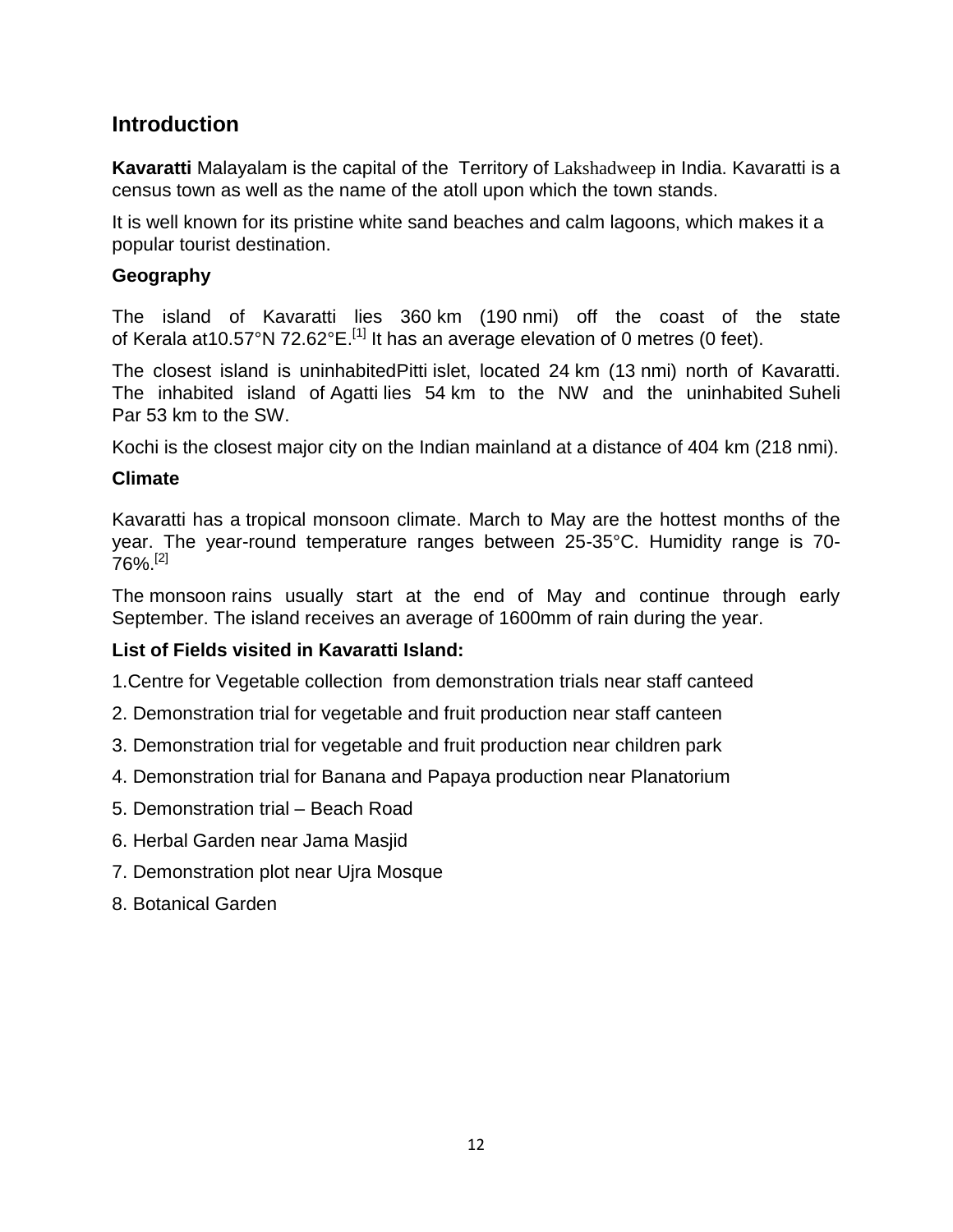|                      | Climate data for Kavaratti |        |        |         |         |                   |         |         |         |         |         |         |          |
|----------------------|----------------------------|--------|--------|---------|---------|-------------------|---------|---------|---------|---------|---------|---------|----------|
| <b>Month</b>         | Jan                        | Feb    | Mar    | Apr     | May     | Jun               | Jul     | Aug     | Sep     | Oct     | Nov     | Dec     | Year     |
| Average high         | 30.2                       | 30.4   | 31.1   | 31.8    | 31.3    | 30.4              | 29.8    | 29.7    | 29.8    | 30      | 30.3    | 30.3    | 30.43    |
| $°C$ ( $°F$ )        | (86.4)                     | (86.7) | (88)   | (89.2)  | (88.3)  | (86.7)            | (85.6)  | (85.5)  | (85.6)  | (86)    | (86.5)  | (86.5)  | (86.75)  |
| Average low          | 22.7                       | 23.1   | 24.3   | 25.5    | 25.8    | 25                | 24.6    | 24.7    | 24.6    | 24.3    | 23.6    | 23.2    | 24.28    |
| $°C$ ( $°F$ )        | (72.9)                     | (73.6) | (75.7) | (77.9)  | (78.4)  | (77)              | (76.3)  | (76.5)  | (76.3)  | (75.7)  | (74.5)  | (73.8)  | (75.72)  |
| <b>Precipitation</b> | 27.4                       | 25.4   | 19.8   | 72.5    | 212.8   | 261.3             | 250.9   | 202.4   | 181.9   | 183.1   | 133.0   | 94.8    | 1,665.3  |
| mm (inches)          | (1.079)                    | (1)    | (0.78) | (2.854) | (8.378) | (10.287)          | (9.878) | (7.969) | (7.161) | (7.209) | (5.236) | (3.732) | (65.563) |
|                      |                            |        |        |         |         | [citation needed] |         |         |         |         |         |         |          |
|                      |                            |        |        |         |         |                   |         |         |         |         |         |         |          |

#### **Demographics**

The 2009 population estimate for Kavaratti was 11,322 based on the [2001 census of](http://en.wikipedia.org/wiki/2001_census_of_India)  [India.](http://en.wikipedia.org/wiki/2001_census_of_India) The 2001 census had reported a population of 10,119.<sup>[\[3\]](http://en.wikipedia.org/wiki/Kavaratti#cite_note-lakshadweep-kavaratti-3)</sup> Males constitute 55% of the population and females 45%. Of the 1797 families on the island, the 2001 census reported 57 (about 3%) as being below the [poverty line.](http://en.wikipedia.org/wiki/Poverty_line_in_India)

The 2001 census also reported a literacy rate of 88.6% for Kavaratti. This was an increase from 44.4% in 1971. The male literacy rate was 94.1%, while the female literacy was 81.66%.<sup>[\[3\]](http://en.wikipedia.org/wiki/Kavaratti#cite_note-lakshadweep-kavaratti-3)</sup> In Kavaratti, 12% of the population is under 6 years of age.

The most commonly spoken languages are [Malayalam,](http://en.wikipedia.org/wiki/Malayalam) [Mahl](http://en.wikipedia.org/wiki/Mahl_dialect) and [English.](http://en.wikipedia.org/wiki/English_language)

#### **Economy**

Tourism is one of the primary industries on the island. The island has pristine white sand beaches, favored by tourists for sun bathing. The calm lagoons on Kavaratti island are ideal for water sports and swimming.

A number of hotels and resorts have been developed on Kavaratti in recent years. The waters around the coral atoll are rich in diverse marine life. The Kavaratti Aquarium has a rich collection of corals and a vast collection of tropical fish specimens.

The other major industries on the island are fisheries and agriculture. [Coconut](http://en.wikipedia.org/wiki/Coconut) is the dominant crop on the island. With the ascent of tourism, the fishing industry has seen a major decline.

#### **Observations made in Agatti and Kavaratti Islands:**

The observations made in the two islands namely: Agatti and Kavaratti are same as the same concept of demonstration trials is being adopted in both the islands. The main observations are as below:

- These are very small pieces of land mostly taken on lease from the owners.
- Horticulture crops being grown are: brinjal, spinach, Banana, Drumstick, Pumpkin, Chillies, Snake Gourd, Cucumber, Beans, Ladyfinger, Ridge Gourd, Papaya, Watermelon etc. but in very small quantities.